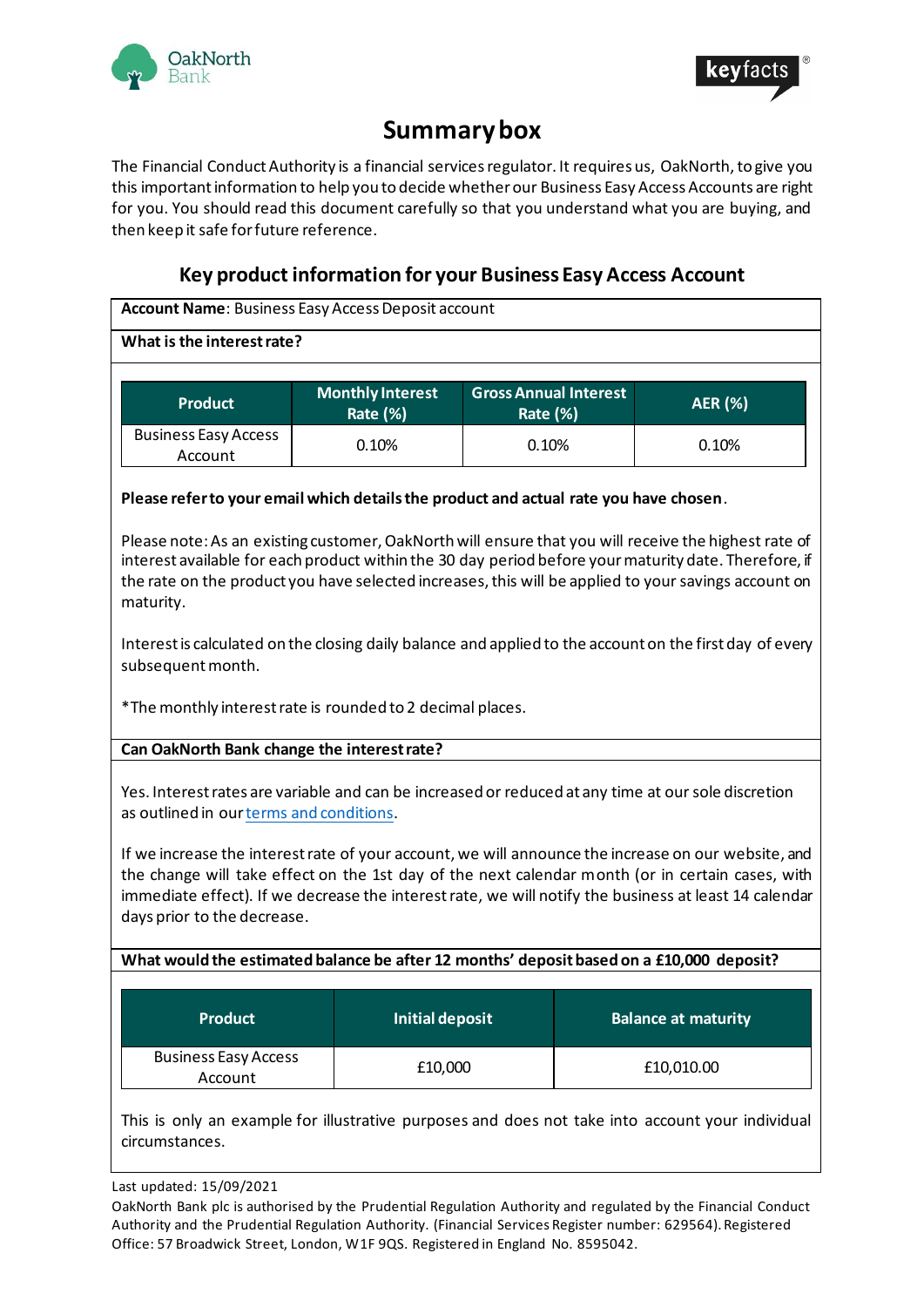



This example assumes that; no further deposits or withdrawals are made, that any interest earned stays in the account, and that there is no change to the interest rate.

\*The estimated balance refers to the balance based on the interest rates shown above. Please refer to your Maturity Confirmation email which details the product and actual rate you have chosen.

#### **How do I open and manage my account?**

Our business accounts are available to businesses that have been registered in the UK for at least 3 years and are registered with HMRC to pay tax in the UK.

We require personal details (name and date of birth) and residential addresses for all applicants (business directors, members, shareholders and other users connected with the account). All applicants must be aged 18 or over, UK residents and liable to pay tax in the UK.

The business must not be engaged in any of the following activities: oil or gas production; leather tanning; manufacturing, dressing or dyeing of fur; armaments; defence activities; wholesale or recovery of waste or scrap; banking or credit; trade finance; insurance or pensions activities; and gambling or betting activities.

Applications to open an account must be complete[d online](https://www.oaknorth.co.uk/savings/business-savings/business-deposit/) through the savings page on our website.

Minimum deposit required to open an account: £10,000.

Maximum deposit for each account: £1,000,000.

Maximum deposit (excluding interest) that can be held across all OakNorth Business Savings accounts: £1,000,000.

There is no limitation on the number of deposits made into your account. The account can continue to receive deposits up to the maximum principal account balance even if the product is withdrawn. We may withdraw a product at any time which means that the product will be closed to new deposit applications.

Once you activate online banking, your account can be managed via the ' $My$  Account' section of our website.

Within online banking the main applicant can set specific roles for the individuals associated with your accounts. Roles are set per deposit account, please see the various roles and a description of each below:

- 1. No access A user with the role 'No access' will be able to register for online banking, but will not be able to see account details or access the accounts unless they are given another role.
- 2. Read only A user with the role 'Read only' will be able to see the deposit accounts, its transactions and generate statements for all accounts that they are read only on.
- 3. Signatory A user with the role 'Signatory' will be able to see the deposit accounts, its transactions and generate statements for all accounts they are a signatory on. If the account is transactional, they would also be able to authorise transactions.
- 4. Admin A user with the role 'Admin' will be able to see the deposit accounts, its transactions and generate statements for all accounts. They can also administer online

#### Last updated: 15/09/2021

OakNorth Bank plc is authorised by the Prudential Regulation Authority and regulated by the Financial Conduct Authority and the Prudential Regulation Authority. (Financial Services Register number: 629564). Registered Office: 57 Broadwick Street, London, W1F 9QS. Registered in England No. 8595042.